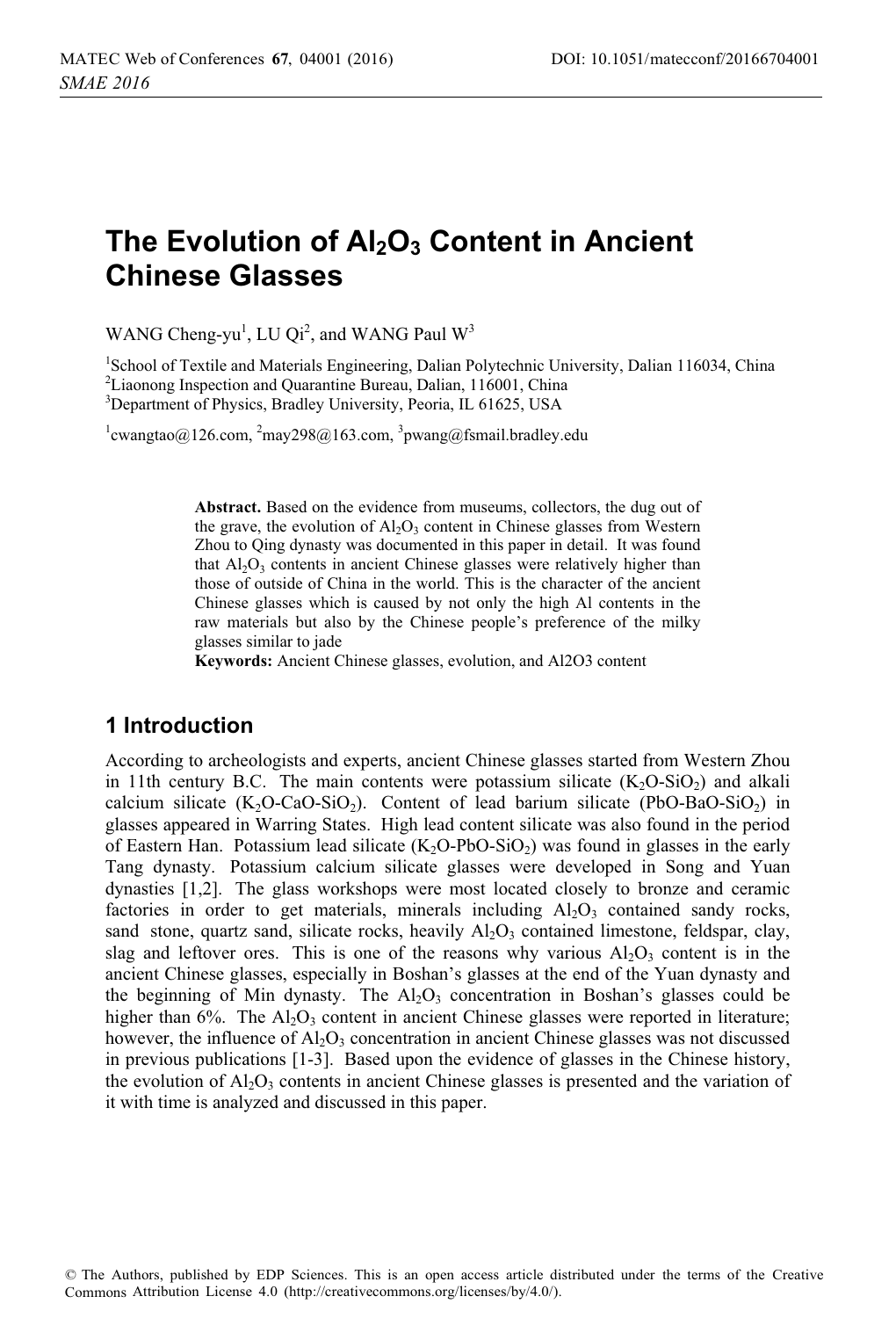# **2 Western Chou Period (1046 BC-770 BC)**

This is the beginning period of the ancient Chinese glasses, which consisted of mainly quartz. It was manufactured by mixing quartz, ash of grass and wood, and water, and then heating up to 700-800°C. Most parts in the glasses were un-melt quartz particles, only small parts were glass. These parts were not real glass but precursors of glasses corresponding to Faience [3] in foreign countries. The quartz materials contained  $Al_2O_3$  impurity, sometimes clay was added as well in order to form the shape of the product. Therefore, there was certain amount of  $Al_2O_3$  in the glass. The typical glass contents were 89-94%  $SiO_2$ , 0.3-3.5% Al<sub>2</sub>O<sub>3</sub>, 0.3-3.5 R<sub>2</sub>O [1]. Most of R<sub>2</sub>O are K<sub>2</sub>O; however, Na<sub>2</sub>O appeared in only a few glasses. Some glass samples contained CaO [4]. It is called potassium silicate system glass in literature, in fact, it should be potassium alumina silicate glasses.

#### **3 Eastern Chou and Warring States Period (770 BC -221 BC)**

About 3000 years ago, Shang to Chou dynasty, ceramic pottery was transformed into the Proto-initial porcelain. The primitive porcelain appeared by using CaO as melting assistant agent in primitive porcelain. Once CaO became one of the glass materials, the limestone mines were massively dug. Some of CaO was used in glass at the same time KNO3 began to be used as a melting assistant in glasses. Therefore, the content of K2O in this period is higher than Eastern Chou period [5]. The compositions of glass in this period were 68.9-83.7% SiO2, 3-6.5% Al2O3, 0.75-4.3% MgO, 6-8% CaO, 2.2-10.9 K2O, and 1.9-7.9% Na2O [3,4,6]. Few glass samples even contained more than 10% Al2O3, e.g., the white parts of its eyes in the "dragonfly's eyes" glass in Warring States period had 14.3% Al2O3. At the end of Warring States period, Al2O3 in glasses was 11.74% [4]. This unique composition in glass systems, K2O(Na2O)-CaO(MgO)-Al2O3-SiO2, differed from Egypt glasses. The bronz products were very popular during Shang Chou dynasties. The wastes in the bronz shops were used to make glasses. Galena mine mainly PbS was also used as a melting assistant agent, however, BaSO4 commonly co-existed with Galena mine. The waste materials also contains Al2O3, such that a new glass system, PbO-BaO-Al2O3-SiO2, was formed. Glass samples with 3-5% Al2O3 were found with PbO higher than 24% but lower than 30%.

# **4 Qin (221 BC~206 BC), Western Han (206 BC~25 AD), Eastern Han (25 AD~220 AD), There Kingdom, and Southern and Northern Dynasties Period**

There was no new specific glass system from 221-206 BC during the brief time of the Qin dynasty. In Western and Eastern Han (206 BC $\sim$  220 AD), PbO-BaO-SiO<sub>2</sub> glass system is dominant. Low PbO (less than 10%) contained glass were few. Most were medium PbO (less than 30% but higher than 24%) and high PbO (higher than 30%) glasses. The content of  $\text{Al}_2\text{O}_3$  in glasses is very low, between 1 to 3%. Few samples had below 1%  $\text{Al}_2\text{O}_3$ content. Few glasses had  $6-7\%$   $Al_2O_3$  in them. For example, the simulated jade glass plates on the gold and jade clothes sewn with gold wires in Western Han period dug out from grave in Yangju contained 59.5% SiO2, 2.34% Al2O3, 32.27% PbO, 19.09% BaO, 0.16% Fe<sub>2</sub>O<sub>3</sub>, 0.3%CaO, 0.13% K<sub>2</sub>O, and 0.29% P<sub>2</sub>O<sub>5</sub>.

Metallurgy Alchemys well developed in Eastern Han dynasty, metallic Pb was extracted from lead mines which provided the material for high PbO content glasses. In literature, quartz and Pb were used to make glasses which indicated high PbO content glasses without BaO in them. The glass system was mainly  $PbO-Al<sub>2</sub>O<sub>3</sub>-SiO<sub>2</sub>$ . For example, the yellow beads in Eastern Han contained 17.16%  $SiO_2$ , 6.53%  $Al_2O_3$ , 0.87% Fe<sub>2</sub>O<sub>3</sub>, 69.3% PbO,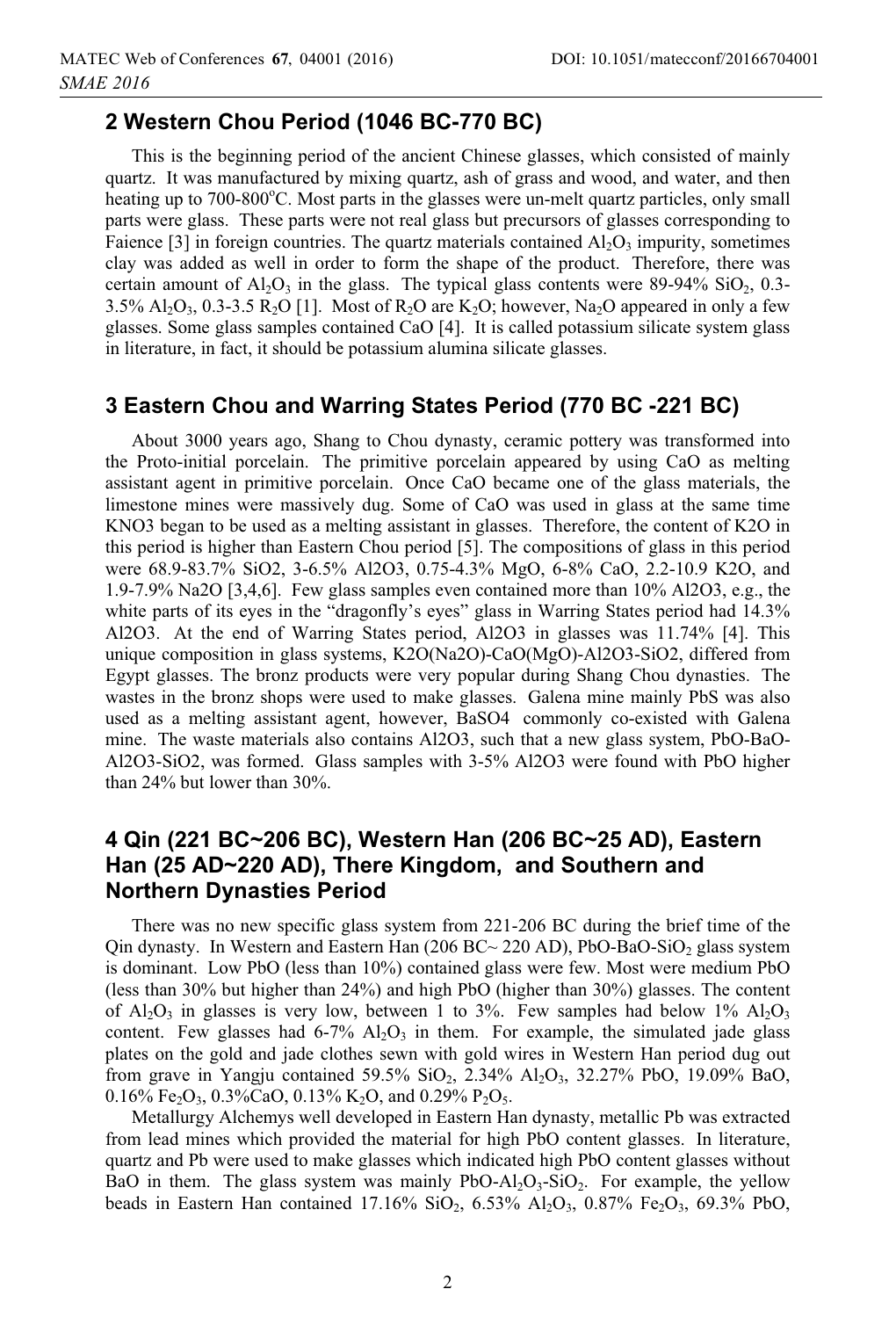0.07% BaO, 1.13% CaO, 0.84% K<sub>2</sub>O, 0.65% Na<sub>2</sub>O, 0.35% CuO, 0.08% TiO<sub>2</sub>, and 2.95%  $P_2O_5$  [3].

Before the Han dynasty, the manufacturing methods of glasses mostly used were coreformed, kiln-casting, and press to the shape; hence it was not required for a strict viscositytemperature relationship. Even high content  $A<sub>1</sub>O<sub>3</sub>$  glasses, i.e., high hardening velocity of  $A<sub>1</sub>Q<sub>3</sub>$ , were also pressed to form various shapes. In the time period of Three Kingdom, Southern and Northern Dynasties, frequent interactions between Chinese and foreign cultures were intensified such that the glass blowing technique was introduced from Rome. In Northen Wei dynasty period, *ca.* 500 AD, glass blowing was taught by Persian technicians. Finally glasses can be made without mode by glass blowing, and glass containers with empty interior could be made in China. Furthermore, the size, volume, and productivity of glass hardware were increased tremendously. This is the turning point of the Chinese glasses in history. In order to fabricate the glass products by blowing, the viscosity of the glass preform needed to be low enough so that high viscosity lead barium silicate glasses were replaced by low viscosity PbO content lead silicate glasses.

#### **5 Sui Dynasty (581-618 AD), Tang Dynasty (618-907 AD), Five Dynasty (907 – 960 AD) and Song Dynasty (960-1279 AD) Period**

Sui dynasty did not last long but the entire country of China was governed by it which ended the splitting of China by Southern and Northern Dynasties. Glass industry in China entered a recovery period. Technicians were hired from western Asia, Great Yuch Chin, to manufacture glasses. They used high lead silicate compositions to blow glass bottles, cups, cases, colorful beads, and other decorative items. After Tang replaced Sui dynasty, political, economic, and culture environments flourished which provided a favored environment for the development of industries including glass manufacturing. Further interaction with West Asia resulted in new glasses such as Szsanian glass, Islam's glass products, and  $Na<sub>2</sub>O-CaO-SiO<sub>2</sub>$  glasses.

Metallurgy Alchemy after Tang dynasty, from roasted lead method to niter technique or niter-sulfur method used mixed metallic lead and  $KNO_3$  (Niter) or lead, sulphur, and  $KNO_3$ to obtain PbO containing lots of  $K_2SO_4$ . Therefore glasses based on PbO, containing  $K_2O$ , to form  $K_2O-PbO-SiO_2$  composition system in which there were 35-68%  $SiO_2$ , 1.5-2.5%  $A<sub>12</sub>O<sub>3</sub>$ , 35-65% PbO and 8% K<sub>2</sub>O [3, 4]. Those glasses had low viscosity, slow hardening speed, and longer stability period working range. They were suitable for glass devices made by both molding and blowing techniques. They could also be used to make glass products by pouring, mold pressing, and rolling press methods.

Tang dynasty adapted the sodium calcium silicate composition system in which there were 44-47% SiO<sub>2</sub>, 1.3-2.8 Al<sub>2</sub>O<sub>3</sub>, 5.3-6.8% CaO, 0-6.4% MgO, 10-18% Na<sub>2</sub>O, and 0-6.4%  $K<sub>2</sub>O$  [3,4]. The contents of soda lime less than lead glass in China were caused by the lack of the  $Na_2CO_3NaHCO_22H_2O$  resources in the mines. Only green, blue glass pieces found in Xin Jiang Kuqa were soda lime silicate glasses, the compositions were  $64-67.18\%$  SiO<sub>2</sub>, 1.48-2.21% Al2O3, 0.43-0.97% Fe2O3, 0.04-0.08% PbO, 0.01-0.05% BaO, 5.94-8.37% CaO, 3.56-4.81% MgO, 1.62-3.79% K2O, 15.77-16.19% Na2O, 0.01-0.28% CuO, 0.03-0.08% MnO,  $0.91\%$  Cl, and  $0.08\%$  Ti<sub>2</sub>O<sub>2</sub>. The green glass discovered in Hubei Li-shou tomb was also soda lime silicate glass in which there were  $61.58\%$  SiO<sub>2</sub>,  $1.66\%$  Al<sub>2</sub>O<sub>3</sub>,  $0.69\%$  Fe<sub>2</sub>O<sub>3</sub>, 6.27% CaO, 6.43% MgO, 17.86% Na<sub>2</sub>O, and 3.53% K<sub>2</sub>O [3,4]. A significant progress of porcelain was made in Song dynasty but no improvement in glass was achieved. Most glass systems were similar to those found in Tang dynasty; the PbO content was high. The compositions were  $27.88-36.93\%$  SiO<sub>2</sub>, 0.32-2.62% Al<sub>2</sub>O<sub>3</sub>, 0.10-4.39% Fe<sub>2</sub>O<sub>3</sub>, 40.15-66.86% PbO, 0.17-3.52% CaO, 0.04-0.31% MgO, 8.45-14.78% K2O, 0.08-0.13% Na2O, and 0.18-1.44% CuO [3,4]. During Liao (907 AD-1125 AD) and Jin (1125 AD- 1234 AD)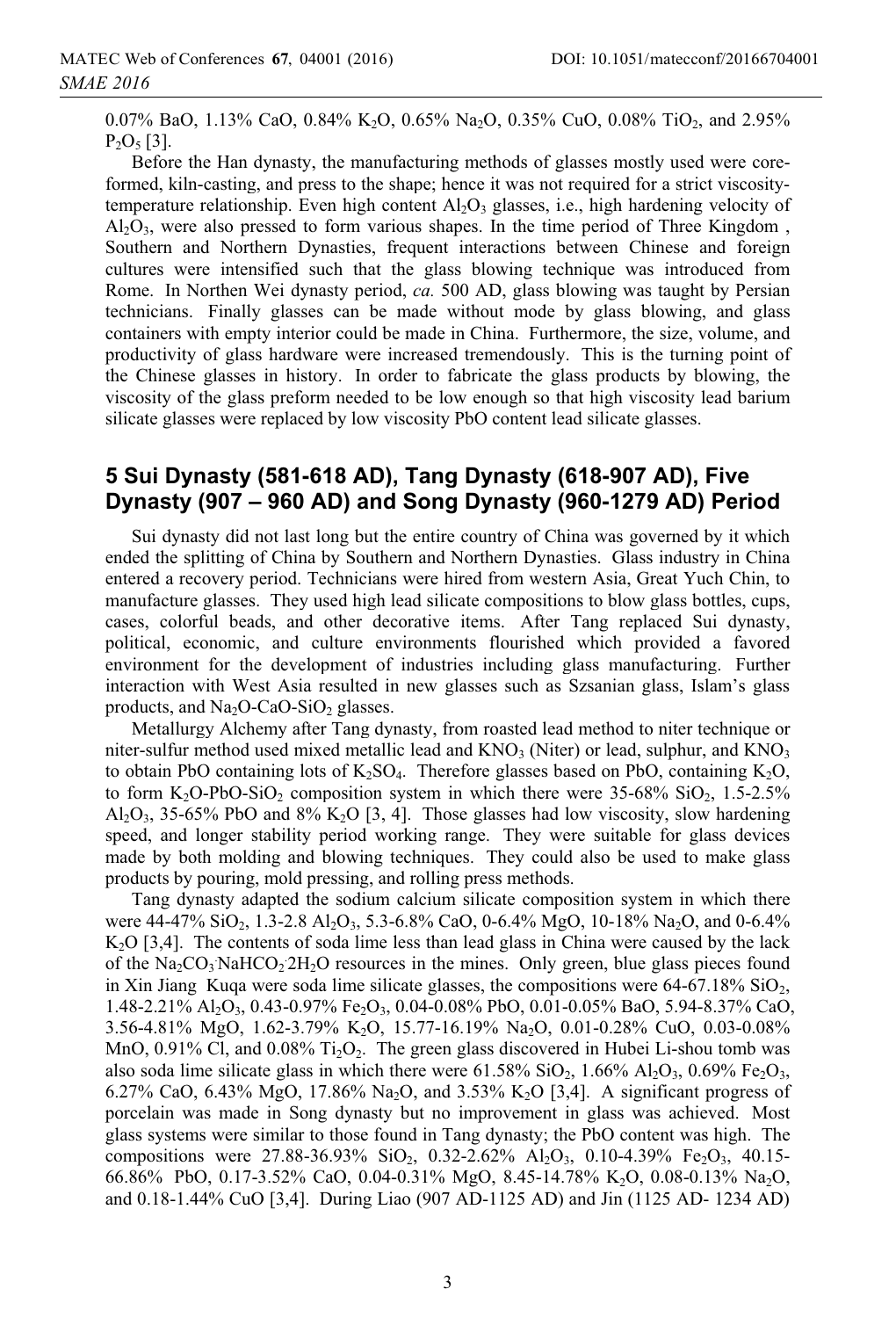dynasties, lots of western glasses were imported. Glasses in these periods were found in Northeastern China and Inner Mongolia, they all had Sassanian style, Byzantian style and Islam style. This indicated that the new forms and shapes of the glasses were quite different from those in Sui and Tang dynasties. Significant glass products were made by heat press without the mode, but the main compositions were still high lead content glass system.

# **6 Yuan (1206-1368 AD), Ming (1368-1644 AD), and Qing (1616- 1911 AD) Dynasties Period**

Special glass manufacturing agents were established in Yuan dynasty, therefore the production was more developed than in Song, Liao, and Jin dynasties. Main manufacturer was located Sangdong Boshan, using local feldspar, fluorite as 30% main glass materials contained  $10 - 13\%$  Al<sub>2</sub>O<sub>3</sub> in limestone feldspar. The glass were potassium calcium aluminum silicate  $(K_2O-CaO-Al_2O_3-SiO_2)$ . The blue glasses dug out in pot furnace contained 58.48% SiO<sub>2</sub>, 6.58% Al<sub>2</sub>O<sub>3</sub>, 0.30% Fe<sub>2</sub>O<sub>3</sub>, 9.8% CaO, 0.06% MgO, 4.42% Na<sub>2</sub>O, 16.07% K<sub>2</sub>O, 0.23% TiO<sub>2</sub>, 0.81 CuO, and 4.99% F [4]. The glasses had high alumina content, fluorine was introduced by using gross stone fluorite to enhance the melting and milky opal.

Most were high Al content glasses at the end of Yuan dynasty and the beginning of Min dynasty. Glass chess stones, hairpin, beads, round plate with a hole at the center were found in Boshan glasses in Min dynasty. Most dug out glasses had high  $Al_2O_3$  content from 8.5 to 9.88% [4]. High concentration of  $Al_2O_3$  was caused by the use of local feldspar and the fluorite. High content  $Al_2O_3$  in fluorite was used for milky opal in decorative glasses.

High Al content materials were still used in Boshan at the beginning of Qin dynasty until Empire Kangxi ordered to established imperial glass factories in 1696. French Kilian Stumpt participated the initial plans and he hired French technicians. The glass factory was finished in 1700. Finally northern and southern Chinese glass masters combined the Chinese traditional and foreign techniques to make glasses. Again, high Al content was found in decorative glasses due to feldspar used as raw materials and the addition of  $A<sub>12</sub>O<sub>3</sub>$ . The character of high Al content glasses was high viscosity, non-uniformly melting, easily forming stripes. In order to improve the qualities of glasses and adopt the characteristic of foreign techniques, the content of  $Al_2O_3$  was reduced in Chinese glasses. For example, only  $0.08\%$  Al<sub>2</sub>O<sub>3</sub> in non-color glass bowl in Empire Palace Museum was found. There was 0.15 to 1.97 %  $A<sub>1</sub>O<sub>3</sub>$  found in other transparent glasses which were very close to the content of  $A_1O_3$  in modern domestic and foreign glasses. In addition to the composition of  $K_2O$ -CaO-Al<sub>2</sub>O<sub>3</sub>-SiO<sub>2</sub> in the imperial glass factory, 4 to 5 % PbO was added to glass composition to improve color and melting point, and prolong the qualities of the glass melts. Sometime  $B_2O_3$  was also added in the potassium calcium silicate glass composition to reduce the thermal expansion coefficient and improve the thermal stability.

Years between 1736 (the first year of Qianlong empire) and 1765 (the 30th year of Qianlong empire) were the best period of Chinese glasses. Yearly production of treasurers, decoration, and etiquette was more than 10,000 pieces [7]. Melt glasses had a very high quality, more than 30 beautiful colors, more overlayed colors, unique Chinese characters, which formed worldwide famous Qianlong glass.

The pure soda was imported in China at the end of Qiang dynasty which expanded the application of sodium calcium silicate glasses. The green plate glasses stored in Empire Palace Museum contained  $69.8\%$  SiO<sub>2</sub>, 1.22 % Al<sub>2</sub>O<sub>3</sub>, 0.29% Fe<sub>2</sub>O<sub>3</sub>, 14.1% CaO, 0.09% MgO, 0.25% PbO, 0.28% K<sub>2</sub>O, and 11.98% Na<sub>2</sub>O [4] which was very close to the glass composition used in Europe by Lubber method.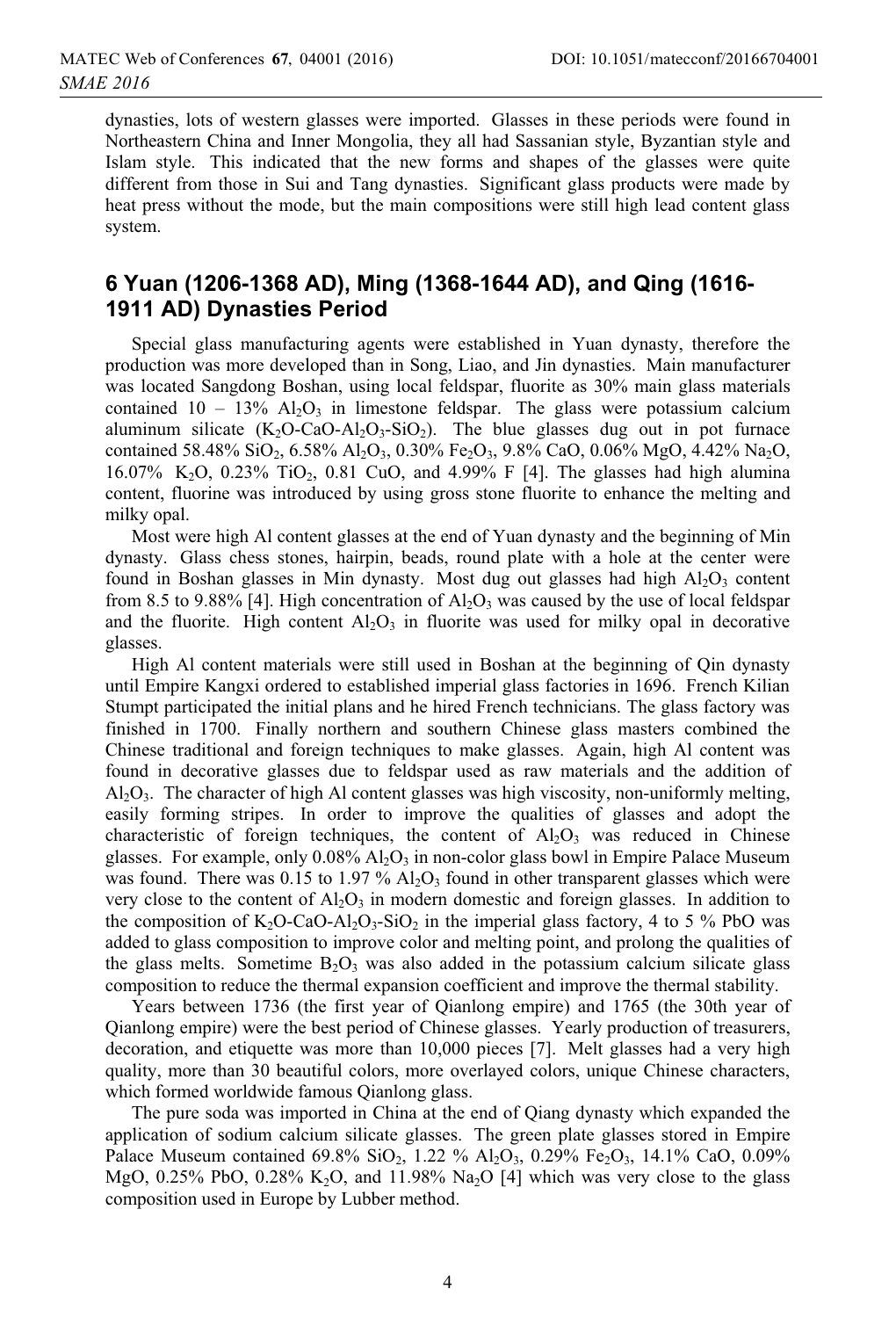Glasses, except those produced by the imperial glass factory in Qing dynasty, were also produced in factories in Beijing, Guangzhou, Boshan, Suzhou and Shanxi. However, the kinds, qualities, and quantities could not be compared to those produced in imperial glass factory. At the end of Qing dynasty the manufacture of Chinese glasses were significantly decayed.

#### TABLE THE AL<sub>2</sub>O<sub>3</sub> CONTENT IN ANCIENT CHINESE GLASSES IN DIFFERENT TIME PERIODS

| Time of Periods<br>Western Chou Period (1046 BC -770 BC)                                                                                                                             | $Al_2O_3$ content<br>$0.3 - 3.5\%$ |
|--------------------------------------------------------------------------------------------------------------------------------------------------------------------------------------|------------------------------------|
| Eastern Chou and Warring States<br>Period (770 BC -221 BC)                                                                                                                           | $3.0 - 6.5\%$                      |
| $Q$ in (221 BC $\sim$ 206 BC), Western Han<br>$(206 \text{ BC} \sim 25 \text{ AD})$ , Eastern Han<br>$(25 AD~220 AD)$ , Three Kingdom,<br>and Southern and Northern Dynasties Period | below 1.0 to $6.53\%$              |
| Sui Dynasty (581-618 AD),<br>Tang Dynasty (618-907 AD),<br>Five Dynasty $(907-960$ AD),<br>and Song Dynasty (960-1279 AD) Period                                                     | $0.32 - 2.62\%$                    |
| Yuan Dynasty (1206-1368 AD),                                                                                                                                                         | 6.58%                              |
| Ming Dynasty $(1368-1644$ AD),                                                                                                                                                       | $8.5 - 9.88\%$                     |
| $Qing (1616-1911 AD)$ Dynasty                                                                                                                                                        | $0.08 - 1.97\%$                    |

# **7 Conclusion**

By analyzing the compositions in ancient Chinese glasses, the content of  $A1_2O_3$ fluctuated but it was still quite high. Therefore,  $A<sub>1</sub>O<sub>3</sub>$  content is a very important indicator in the development history of the ancient Chinese glasses. The reasons for its high content were introduced high content quartz and mineral wastes. Some places, such as Boshan, the local feldspar was used in main glass composition. The other main reason for the high content of  $Al_2O_3$  was the glasses were used to simulate jade which was a Chinese favorite jewelry. For example, simulated center-holes round jade, simulated semi-annular jade pendant, simulated jade pendant for decoration and burial pieces, these pieces were partial transparent or wholly opaque, hence highly  $Al_2O_3$  content and high viscosity were required. Even the stripes introduced by  $A_2O_3$  were not a concern. When fluorite used as opacifier, the  $Al_2O_3$  concentration must be high.

Chinese empires especially empires in Qing dynasty loved the milky glasses so most of items produced by the imperial glass factory were milky white and colorful milky. Exhibited items such as daily used items, worshiped items, snuff bottles in Empire Palace Museum were mostly milky pieces, only few were transparent glasses. Adding a fixed amount of  $Al_2O_3$  could reduce the crystallization and small cracks around the crystalline particles.